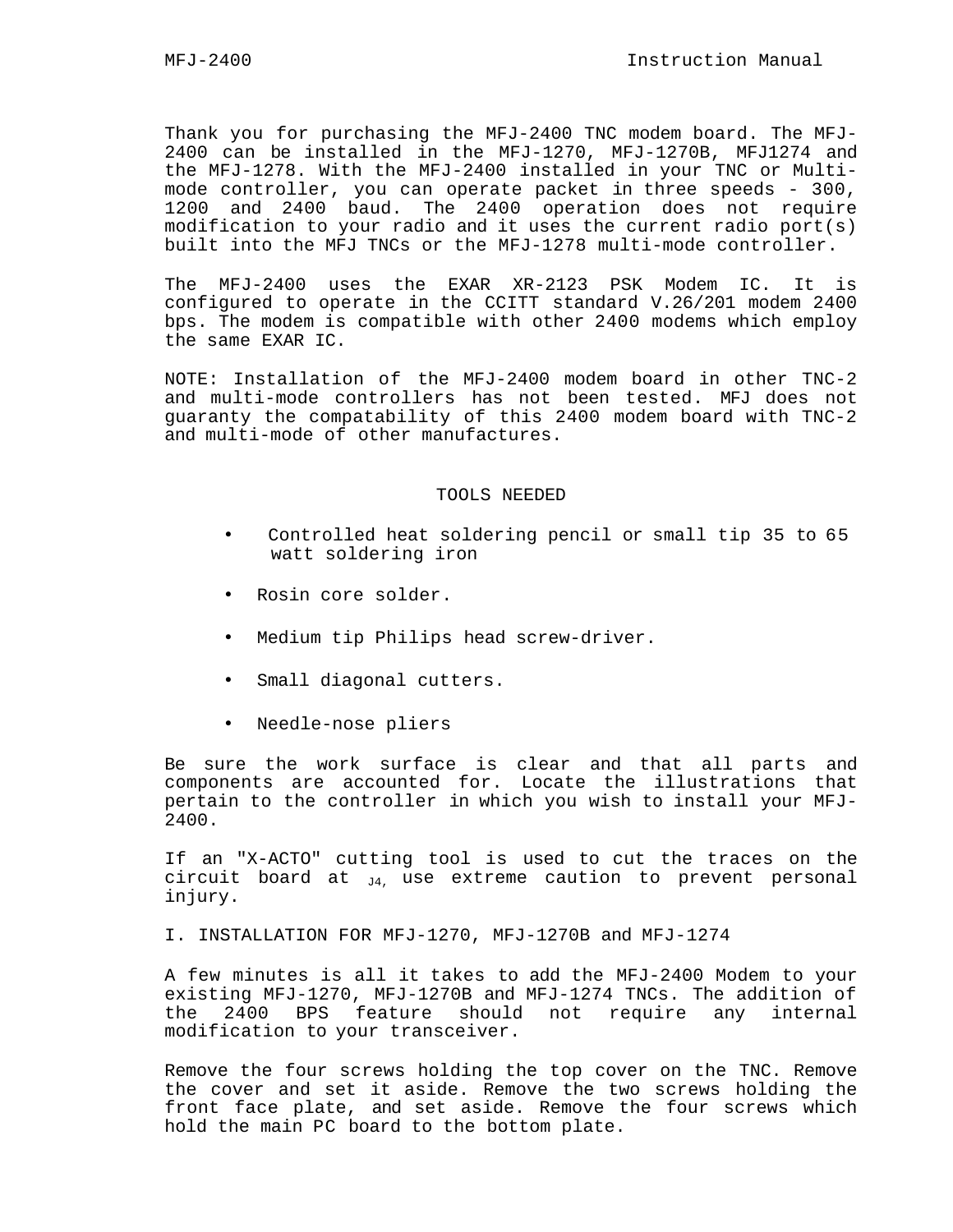Carefully lift the main PC board from the bottom plate and place on a towel or soft surface, COMPONENT SIDE DOWN. Be sure no damage is caused to the components on the top side of the PC board as you perform the 20 pin header installation.

#### A. INSTALLATION OF THE 20 PIN HEADER: Refer to FIGURE 1

Installation of the MFJ-2400 Modem is made to the MFJ-1270, MFJ-1270B MFJ-1274, by carefully cutting three traces at the modem header, between pins 11, and 12, between pins 13, and 14, and between pins 17 and 18. CUT ONLY THE traces listed here. A good magnifying glass is helpful while performing these cuts.

Make note of the number progression and location of the pins. Keep in mind the number progression appears to be reversed when the PCB is upside down.

The drawing at FIGURE 1 will help you locate the header traces to cut. Use "solder-wick" or a solder vacuum device to remove any solder which may be covering any of the 20 pin header holes. Cut the traces between the three ( 3) points shown in the illustration.

20 0000000000 2 Bottom of PC board x XX Cut at X" 19 0000000000 1

front

For a more detailed drawing, see FIGURE 1.

Insert the 20 pin Modem header (supplied) into the printed circuit board. The short pin portion of the header is inserted into the PCB holes from the component side. Solder the header pins on the bottom (trace side) of the circuit board. Solder pins 1 and 20 first to keep the header in place. Solder all the other pins making sure you get a smooth solder flow. Use caution when soldering to prevent over heating of the traces and PC board bonding.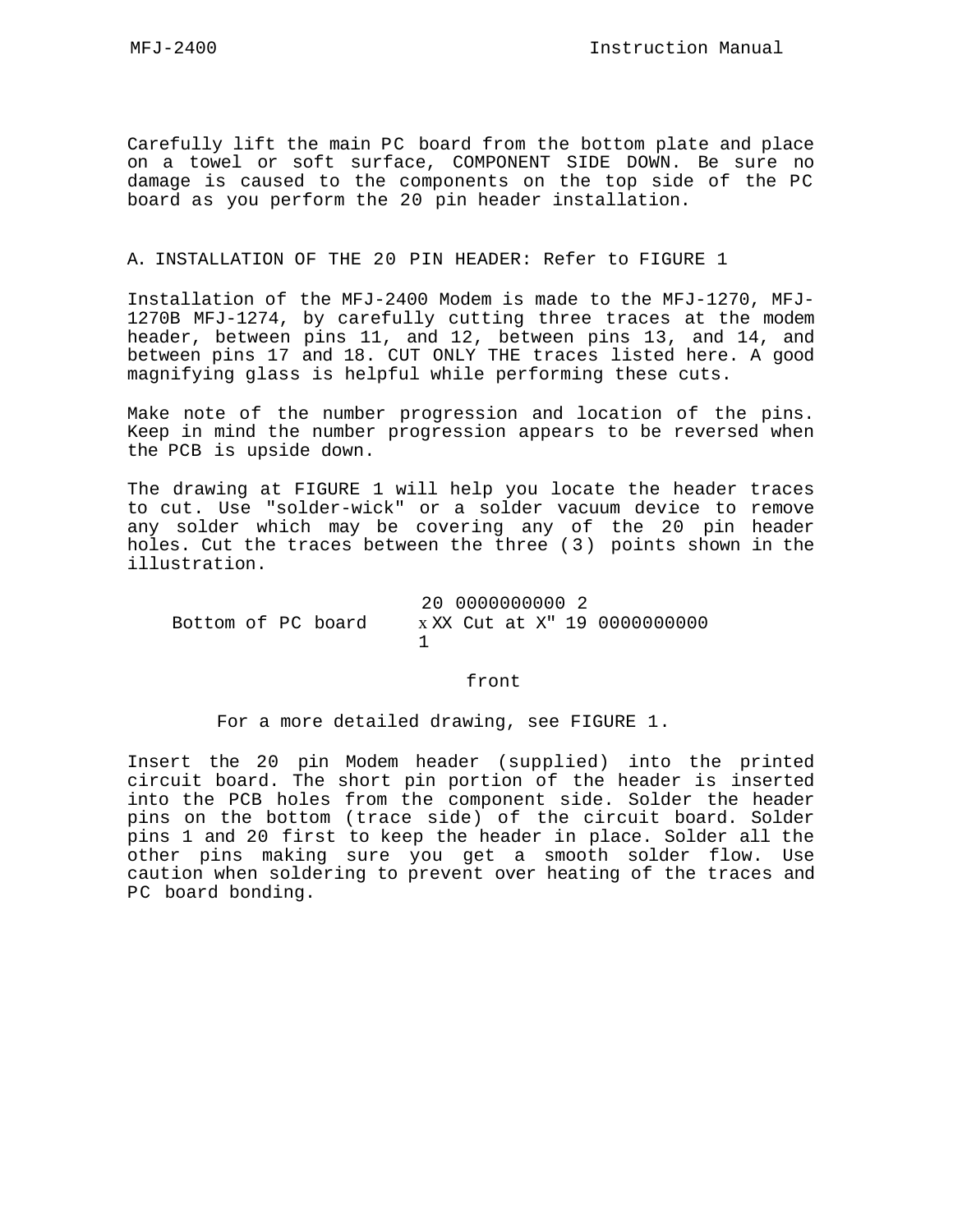**MFJ-2400** 





**FIGURE 2**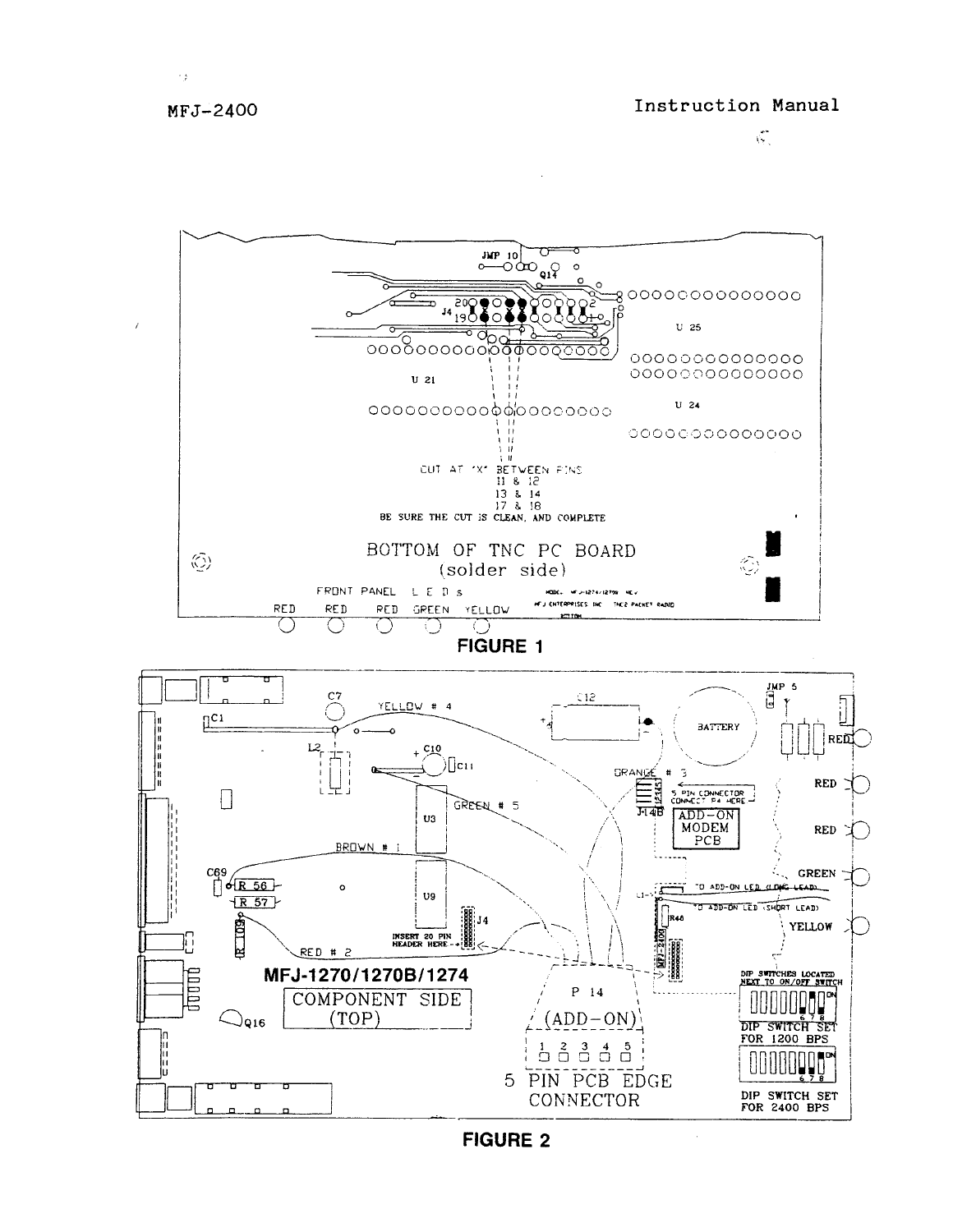B. INSTALLING THE 5 PIN I/0 CONNECTOR: Refer to FIGURE 2

Prepare one end of the five wire interface which has a 5-pin connector at each end. This five wire interface is used with all MFJ-2400 installations, therefore the five wire interface is fitted with connectors at each end. In the MFJ-1270, MFJ-1270B and MFJ-1274 installation, this 5 wire interface uses a connector at the MODEM end only. Remove one of the connectors by cutting the wires flush with the connector edge.

You should now have a five wire interface composed of, one connector with 5 wires, (brown, red, orange, yellow, and green) approximately 5 inches in length extending from it. Looking at the open end (holes) of the connector, pin 1 is on the left, and pin 5 will be the last hole on the right. When properly connected to the MFJ-2400 modem, the connector pins count left to right, 1 to 5, Brown to Green.

Prepare the five wires by removing 3/32 inch of insulation from the free ends. Tin each of the bare ends with solder to prevent fraying of the wires, and to make it easy to solder to the five locations shown in FIGURE 2. Solder the wires to the points shown in the accompanying drawing. The wiring is as easy as 1, 2, 3, 4, and 5 since the wires follow the standard color code. (SEE FIGURE 2)

> $1 = BROWN 2$  $=$  RED  $3 = ORANGE$ 4 = YELLOW  $5 = GREF$

Connect the proper color wire to each of the 5 points indicated in FIGURE 2.

Using care to be sure the MODEM PCB is correctly aligned with the J4 pins, press the PCB into place on the J4, 20 pin header. Attach P14, the 5 wire/pin interface I/0 connector to the modem.

C: ADDING THE 2400 BPS "ACTIVE" INDICATOR (Optional) Included in the MFJ-2400 modification kit is an LED which can be added to the front panel of the MFJ-1270, MFJ-1270B or MFJ-1274. The LED and pictorial drawing is supplied with the kit in FIGURE 2. The 2400 BPS "LED" installation is a user option. The location of this LED is the users choice, however our experience shows that a small hole the size of the LED just above the "STA" LED is adequate. This LED will illuminate when the TNC is in the 2400 BPS mode, to give the user an indication that 2400 BPS is "active". Connect the LED tothe location marked "L1" on the modem PCB.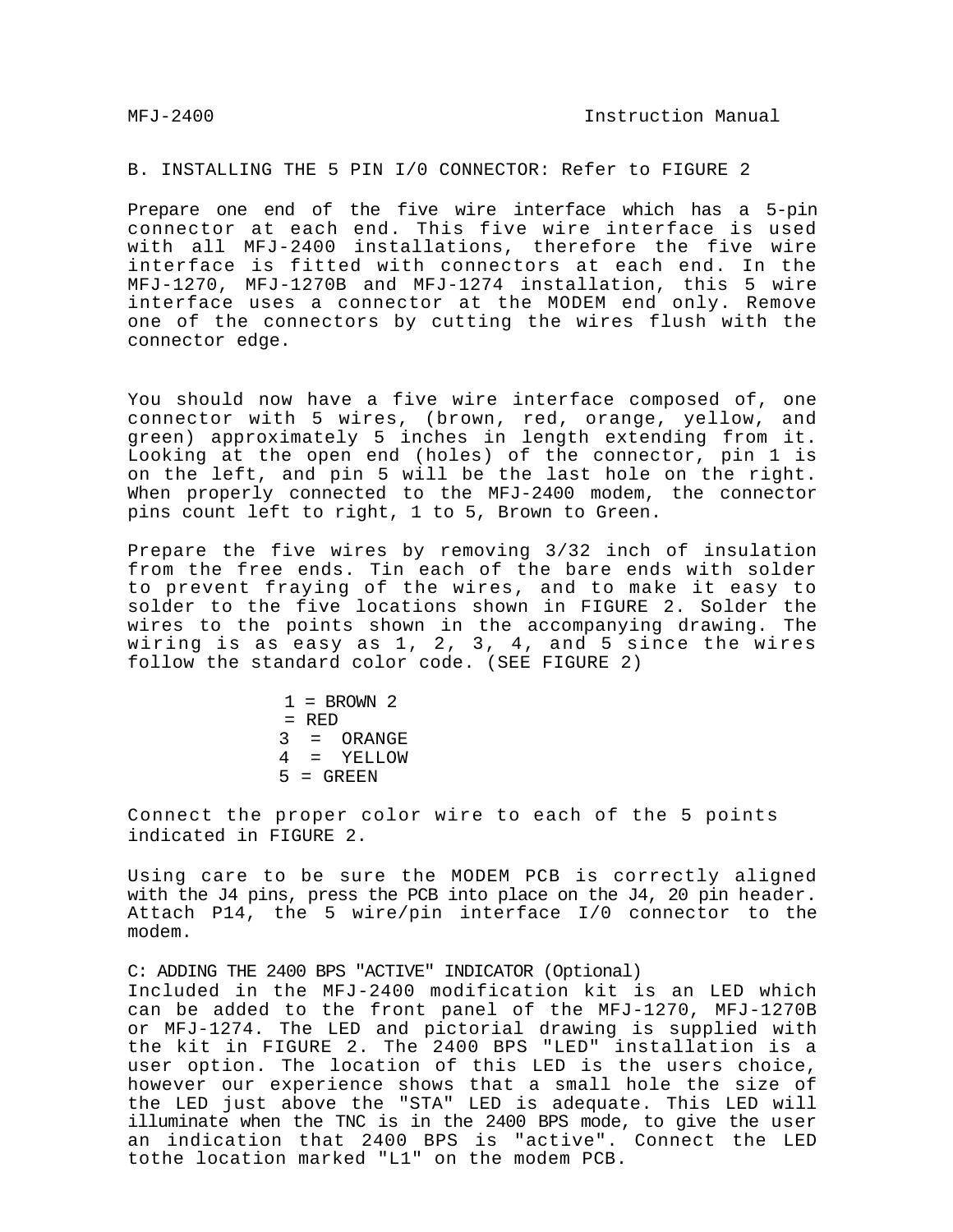Negative is the short lead, and positive (+) is the longer lead of the LED. Connect as shown in the illustration in FIGURE 2.

D. SET DIP SWITCHES AT REAR OF TNC

To move between 300, 1200 and 2400 baud will require that you use the last three DIP switches in the cluster of eight at the rear of the MFJ-1270, MFJ-1270B or MFJ-1274. Use the following switch settings for:

Switch Number 6 7 8 300 = ON OFF OFF 1200 = OFF ON OFF 2400 = OFF OFF ON E. TESTING THE 2400 BPS MODEM OPERATION

Configure the TNC for normal packet use and make tests at the normal packet speed. Next set the switches according to the 2400 BPS settings above. Perform tests with other 2400 BPS stations in your area. This 2400 BPS mode should be compatible with other 2400 BPS systems in the USA.

II. INSTALLATION FOR MFJ-1278 WITH REV. 6, 7, 8 MOTHER BOARD

Remove the four screws holding the top cover on the MFJ-1278. Remove the cover and set it aside. Remove the "THRESHOLD" knob and loosen the retainer nut of the "THRESHOLD" control. Remove the two screws holding the front face plate, and set aside. Remove the five screws which hold the main P C board to the bottom plate.

Carefully lift the main PC board from the bottom plate and place on a towel or soft surface, COMPONENT SIDE DOWN, front toward you. Be sure no damage is caused to the components on the top side of the PC board as you perform the 20 pin header installation.

A: INSTALLATION OF THE 20 PIN HEADER: Refer to FIGURE 3

Installation of the 2400 BPS Modem is made to the MFJ-1278 by carefully cutting three traces at the modem header, between pins  $11$ , and  $12$ , between pins  $13$ , and  $_{14}$ , and between pins 17 and 18. CUT ONLY THE traces listed here. A good magnifying glass is helpful while performing these cuts.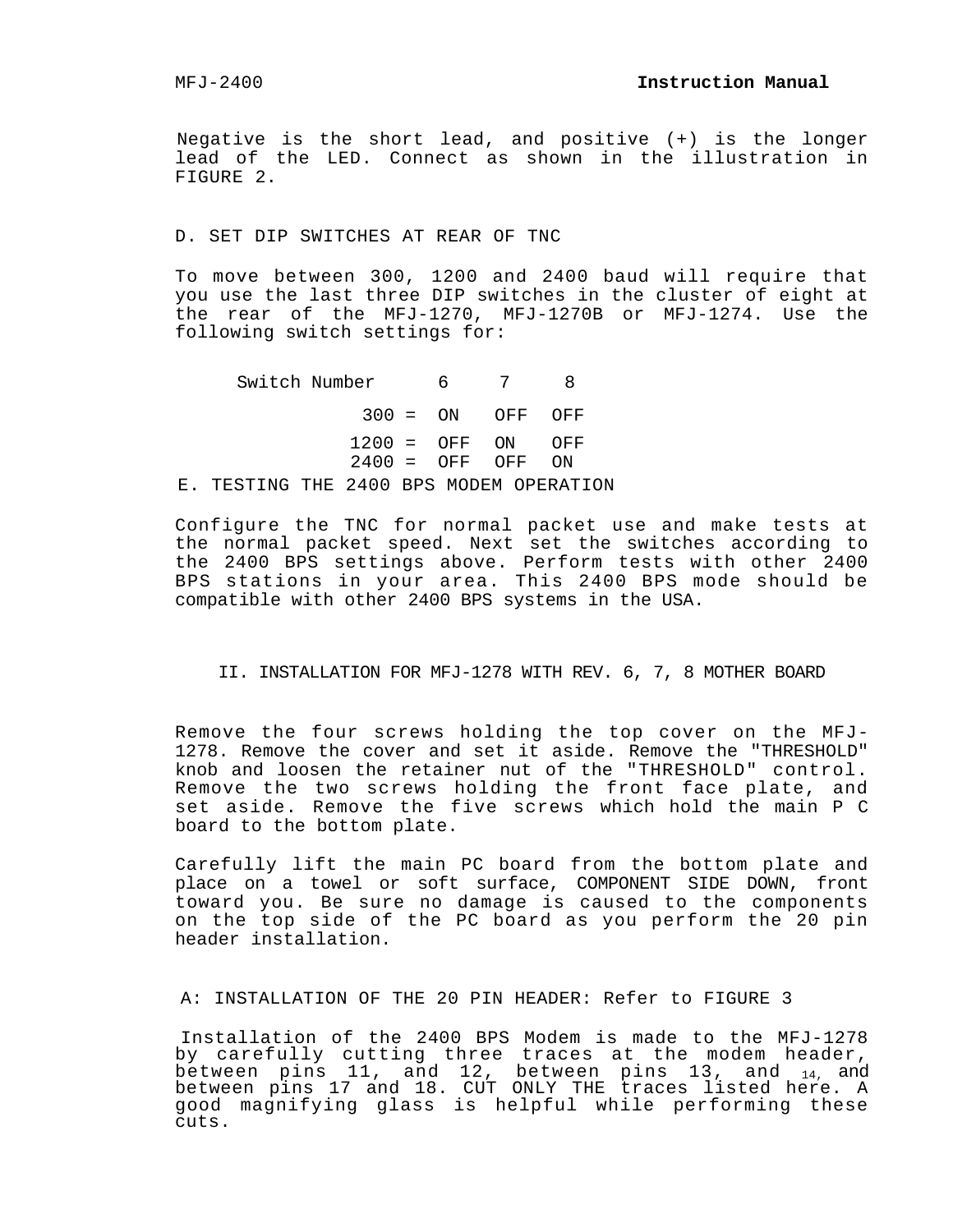d

Make note of the number progression and location of the pins. Keep in mind the number progression appears to be reversed when the PCB is upside down.

The drawing at FIGURE 3 will help you locate the header traces to cut. Use "solder-wick" or a solder vacuum device to remove any solder which may be covering any of the 20 pin header holes. Cut the traces between the three (3) points shown in the illustration.

20 0000000000 2 Bottom of PC board x XX Cut at "X" 19 0000000000 1

#### front

For a more detailed drawing, see Figure 3.

Insert the 20 pin Modem header (supplied) into the printed circuit board, with the short pin portion of the header in the holes from the component side.' Solder the header pins on the bottom (trace side) of the circuit board. Solder pins 1 and 20 first to keep the header in place. Solder all the other pins making sure you get a smooth solder flow. Use caution when soldering to prevent over heating of the traces and PC board bonding.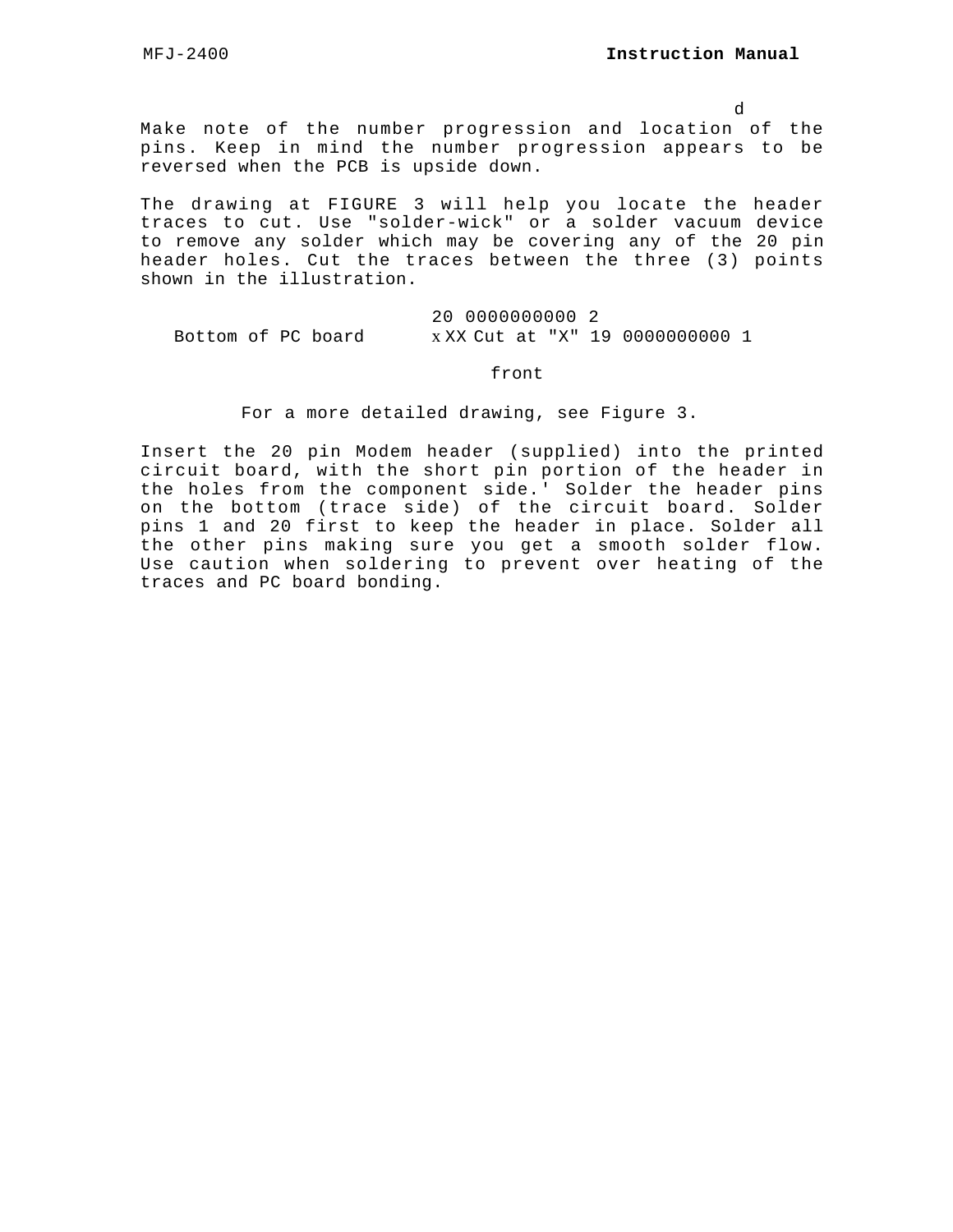

**FIGURE 4**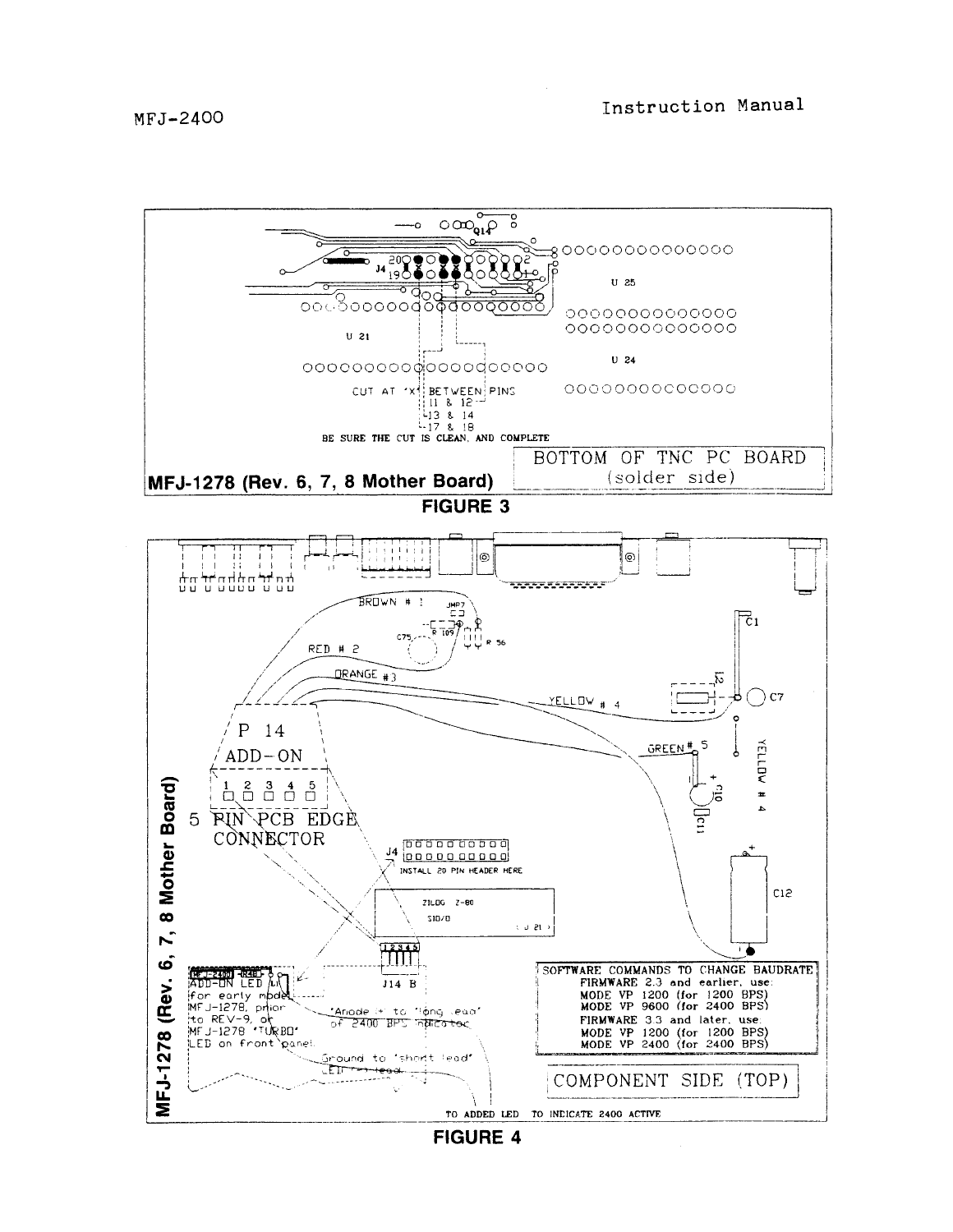B. INSTALLING THE 5 PIN I/0 CONNECTOR: Refer to FIGURE 4

Prepare one end of the five wire interface which has a 5-pin connector at each end. This five wire interface is used with all MFJ-2400 installations, therefore the five wire interface is fitted with connectors at each end. In the MFJ-1278 and the MFJ-2400 installation, this 5 wire interface uses a connector at the MODEM end only. Remove one cf the connectors by cutting the wires flush with the connector edge.

You should now have a five wire interface composed of, one connector with 5 wires, (brown, red, orange, yellow, and green) approximately 5 inches in length extending from it. Looking at the open end (holes) of the connector, pin 1 is on the left, and pin 5 will be the last hole on the right. When properly connected to the MFJ-2400 modem, the connector pins count left to right, 1 to 5, Brown to Green.

Prepare the five wires by removing 3/32 inch of insulation from the free ends. Tin each of the bare ends with solder to prevent fraying of the wires, and to make it easy to solder to the five locations shown in FIGURE 4.

Solder the wires to the points shown in the accompanying drawing. The wiring is easy as 1, 2, 3, 4, and 5 since the wires follow the standard color code. '\SEE FIGURE 4)

> 1 = BROWN  $2 = RED$ 3 = ORANGE  $4 = YELLOW 5 = GREEN$ each of the 5 points

Connect the correct color wire to indicated in FIGURE 4.

C: ADDING THE 2400 BPS "ACTIVE" INDICATOR (Optional) Included in the MFJ-2400 modification kit is an LED which can be added to the front panel of the MFJ-1278. The LED and pictorial drawing is supplied with the kit (FIGURE 4). The 2400 PPS "LED" installation is a user option. The location of this LED is the users choice, however our experience shows that a small hole the size of the LED just above the"STA" LED is adequate. This LED will illuminate when the TNC is in the 2400 BPS mode, to give the user an indication that 2400 BPS is"active". Connect the LED to the location marked "L1" on the modem PCB. See FIGURE 4.

NOTE: Negative  $(-)$  is the short lead, and positive  $(+)$  is the longer lead of the LED.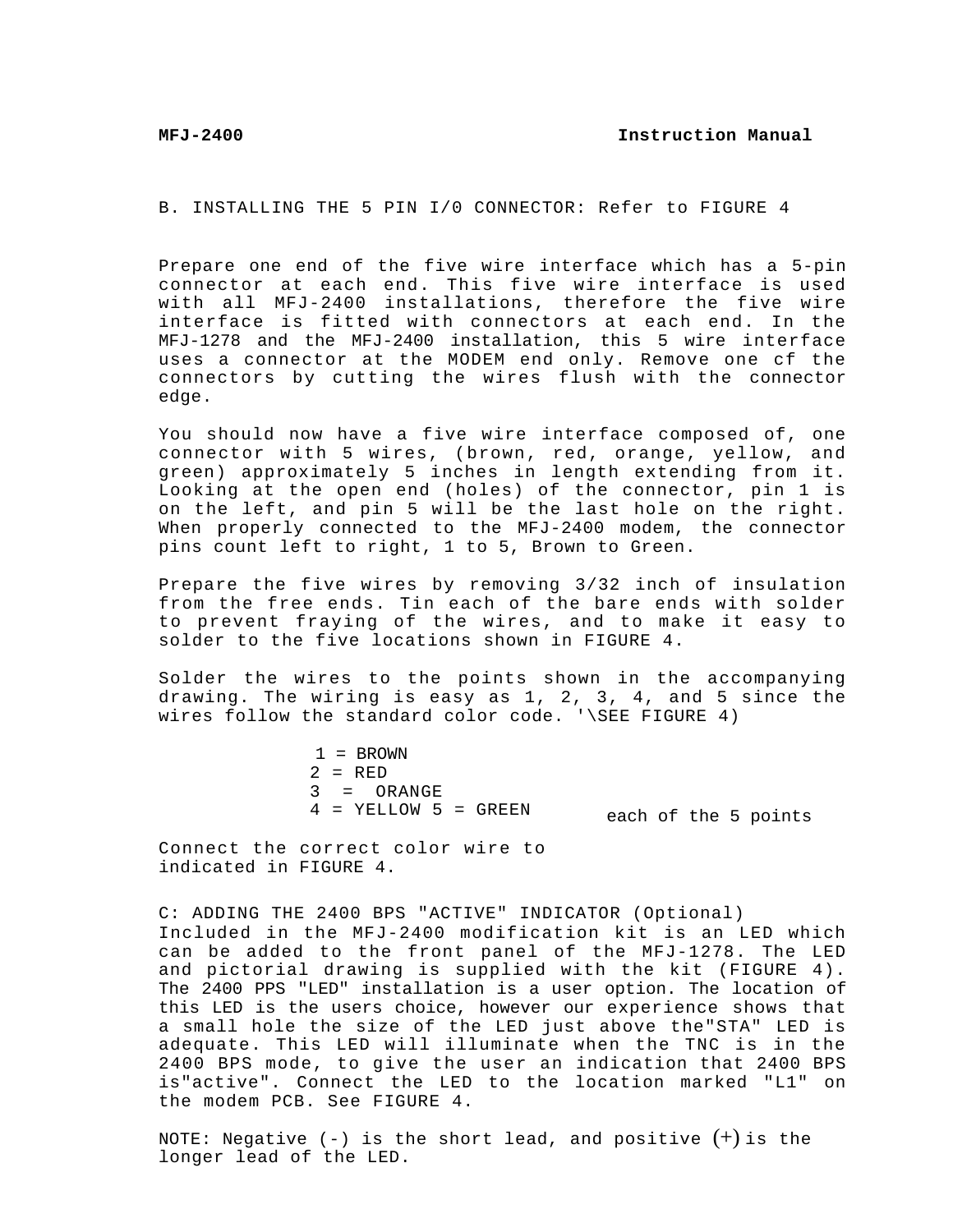MFJ-2400 **Instruction Manual** 

D: TESTING THE 2400 BPS MODEM OPERATION

The command(s) to move from 1200 to 2400 BPS is executed under software control.

cmd: MODE VP 1200 <enter> for 1200 If firmware is 2.3

cmd: MODE VP  $9600$  <enter> for 2400 If firmware is 3.3

cmd: MODE VP 2400 <enter> for 2400

Configure the TNC for normal packet use and make tests at the normal packet speed. Perform tests with other 2400 BPS stations in your area. This 2400 BPS mode should be compatible with other 2400 BPS systems in the USA.

III. INSTALLATION FOR MFJ-1278 WITH REVISION 9 MOTHER BOARD:

Installation of the MFJ-2400 in the MFJ-1278 with Rev. 9 mother board is very easy, and requires only a brief explanation. Furthermore it requires very little time to implement.

Locate the illustration which shows the MFJ-1278, Rev.9 installation (FIGURE 5). Place this drawing nearby to use with the 2400 BPS installation in the MFJ-1278.

The MFJ-1278 with Rev. 9 mother board can easily be identified by the additional LED on the face plate, labeled "TURBO".

A: **Install** the Modem Board: Refer to FIGURE 5

Remove the four screws holding the top cover, and set aside.

If your MFJ-1278 does not have a spacer located next to C201 and C203, you may wish to install the metal spacer (supplied) on the hole next to these two capacitors. Removal of the PC board is needed to install the spacer. Once the spacer is installed, reinstall the PC board. Make sure that the heat sink is secured to the chassis.

After properly installing the spacer and reinstalling the PC board, remove all (3) shorting jumpers on pins 11-12, 13-14 and 17-18 on J4. Using care to be sure the MFJ-2400 modem pcb is correctly aligned with the J4 pins, press the PCB into place on the J4, 20 pin header.

Secure the modem board to the spacer previously installed with a 6-32 X 1/4" machine screw (supplied).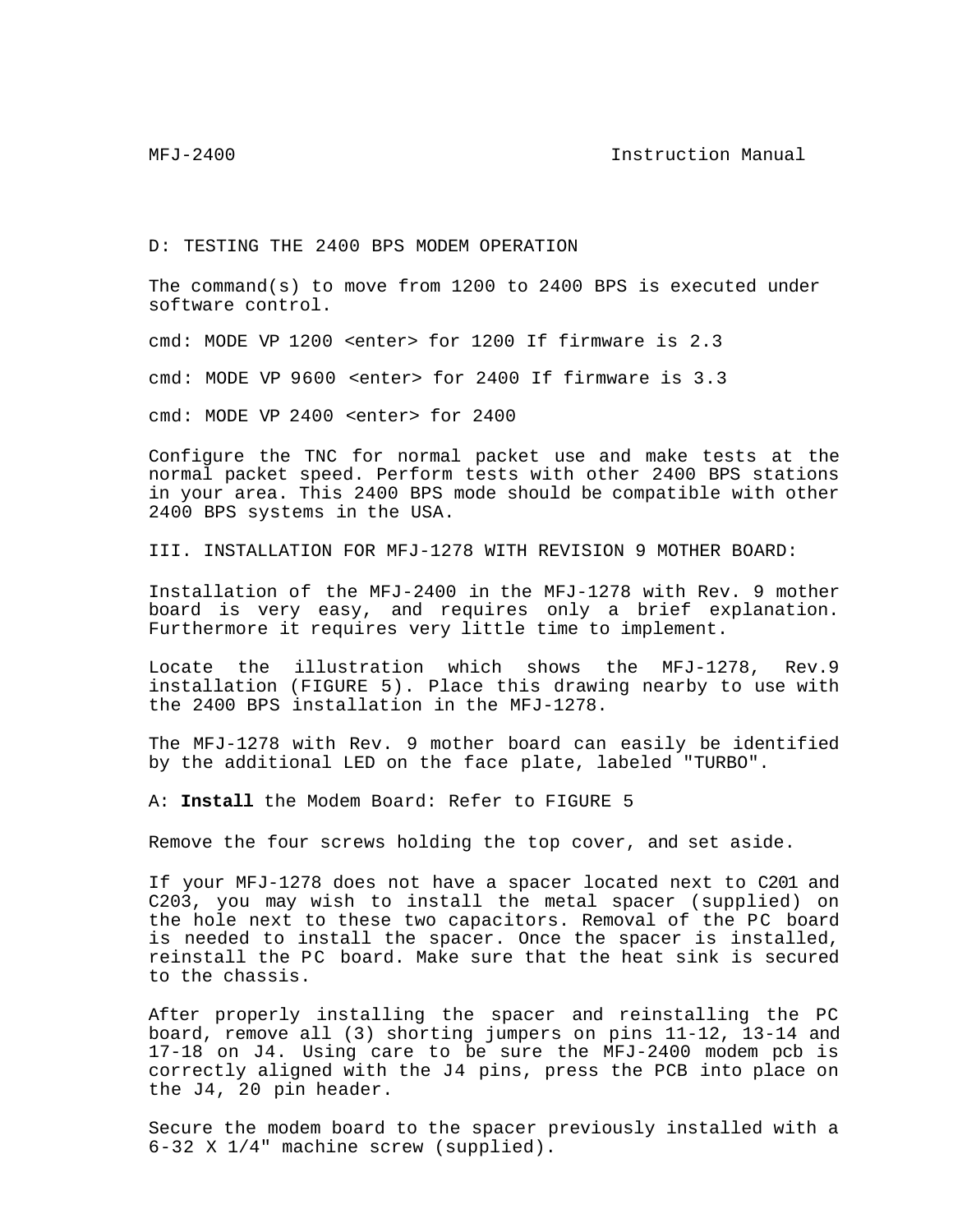Locate the five ( 5) wire I/0 interface fitted with a connector at each end (wires are 5 inches in length, approximately). With the face of the controller towards you, place one of the five  $(5)$  pin connectors on the five (5) pins marked J14, adjacent to C99. Install the connector on J14 so that the wires are going toward the rear of the MFJ-1278. If properly installed, the brown wire will be on the left and the green will on the the right (with the MFJ1278 pointing toward you). Loop the other end of the 5-pin jumper cable over or around J14 and bring it toward the modem board. Connect the 5-pin plug to the male 5 pin header (J14B) on the modem board. (See FIGURE 5).

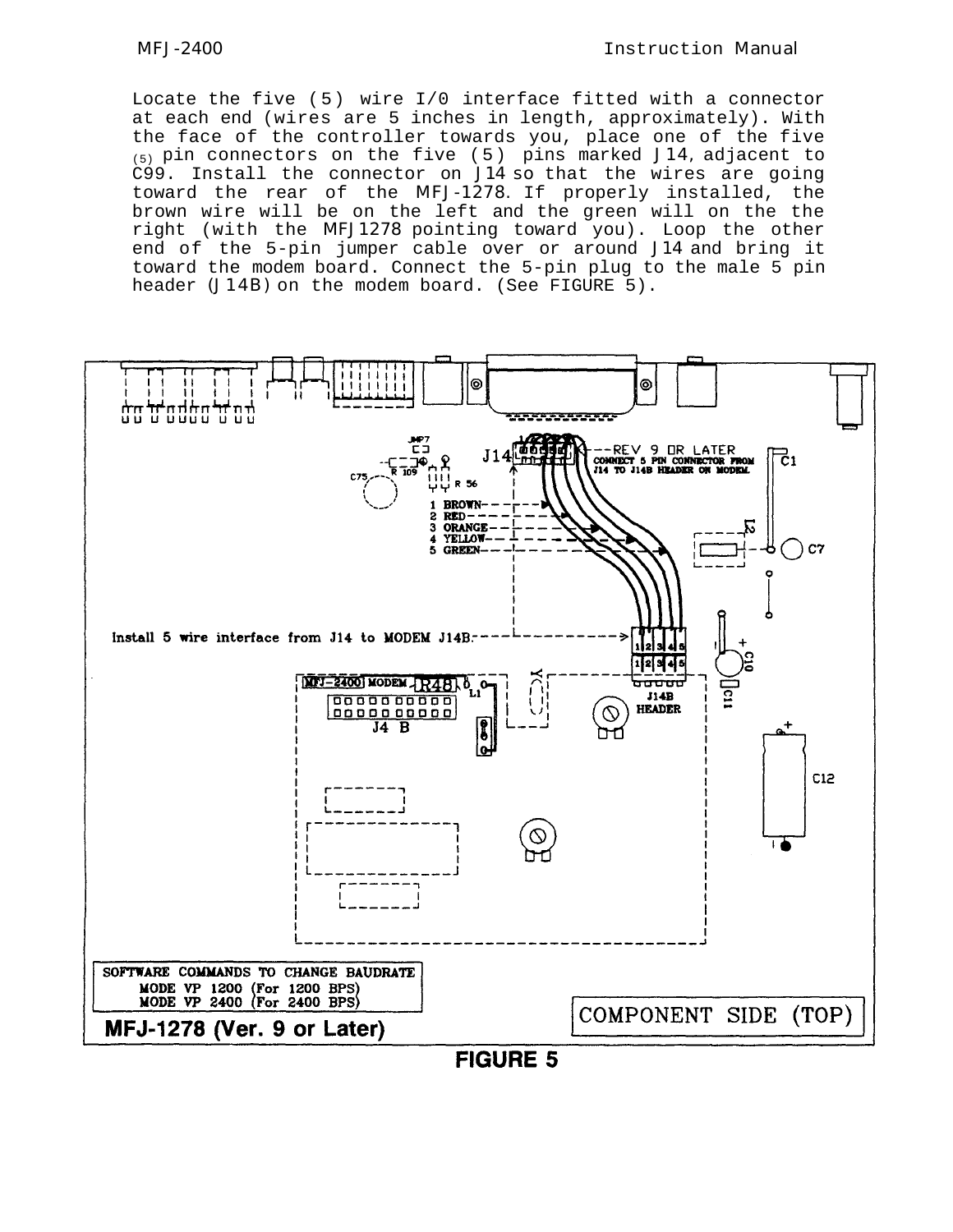B. TESTING THE 2400 BPS MODEM OPERATION

The command(s) to move from 1200 to 2400 BPS is executed under software control.

> cmd: MODE VP 1200 <enter> For 1200 cmd: MODE VP 2400 <enter> For 2400

Configure the MFJ-1278 "TURBO" and test it with the previous commands. You may move between the speeds while connected to another station as long as both connected stations switch at the same time. It will not make any difference if it is between "ACK" packets, as long as both stations switch to the same speed. The connect will continue as if nothing extraordinary had occurred.

This completes the installation of the 2400 BPS into the MFJ-1278. Replace the cover and have fun with 2400 BPS PACKET.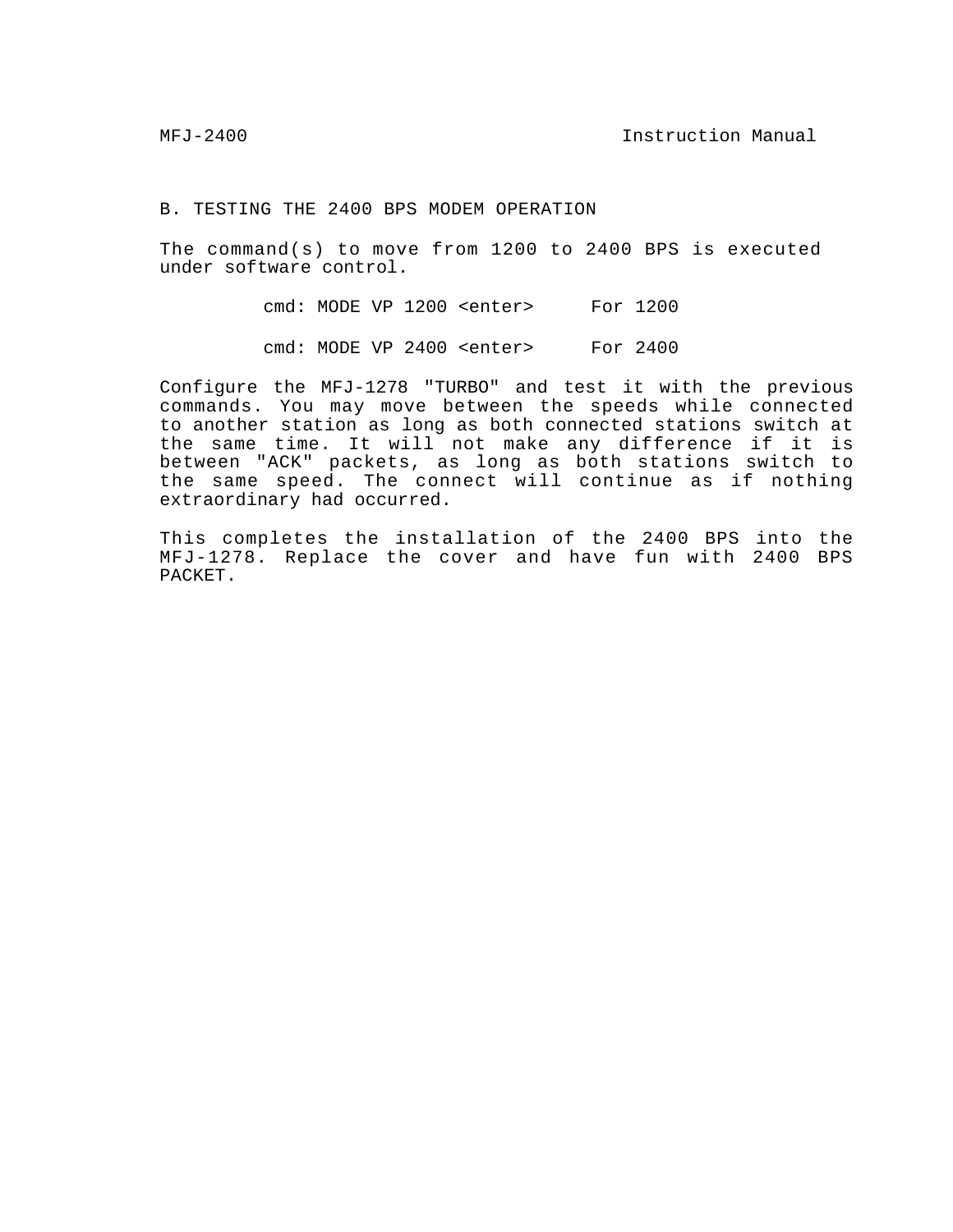IV. INSTALLATION FOR MFJ-1270C, MFJ-1276, AND MFJ-1278B

Remove the four screws holding the top cover on the MFJ-1270C, MFJ-1276, or MFJ-1278B. Remove the cover and set it aside.

A. INSTALLATION OF THE 20 PIN HEADER: Refer to FIGURE 5

Locate the 20 pin header J4. Make note of the location of any jumpers which may be installed. This note is for returning the MFJ-1270C, MFJ-1276, or MFJ-1278B to its original condition. The factory installation has jumpers installed on pins 1-2, 11-12, 13-14, and 17-18.

Using care to be sure the MFJ-2400 modem pcb is correctly aligned with the J4 pins, press the MFJ-2400 into place on the J4, 20 pin header.

Secure the modem board to the spacer located at the front of the board with a 6-32 X 1/4" machine screw (supplied).

Locate the five(5) wire I/O interface fitted with a connector at each end (wires are 5 inches in length, approximately). With the face of the controller towards you, place one of the five(5) pin connectors on the five(5) pins marked J14, near the RS-232 connector, J1.

Install the connector:on J14 so that the wires are going toward the rear of the MFJ-1270C, MFJ-1276, or MFJ-1278B. If properly installed, the brown wire will be on the left and the green wire will be on the right(looking from the front). Loop the other end of the 5-pin jumper cable over or around J14 and bring it toward the MFJ-2400 board. Connect the 5-pin plug<sup>-</sup> to the male 5-pin header(J14B) on the modem board. (See FIGURE 5).

# B. TESTING THE 2400 BPS MODEM OPERATION

MFJ-1270C and MFJ-1276 use the same method as the MFJ-1270B. (See Section 1D and 1E on page 5)

MFJ-1278B uses the same method as the MFJ-1278. (See Section 3B)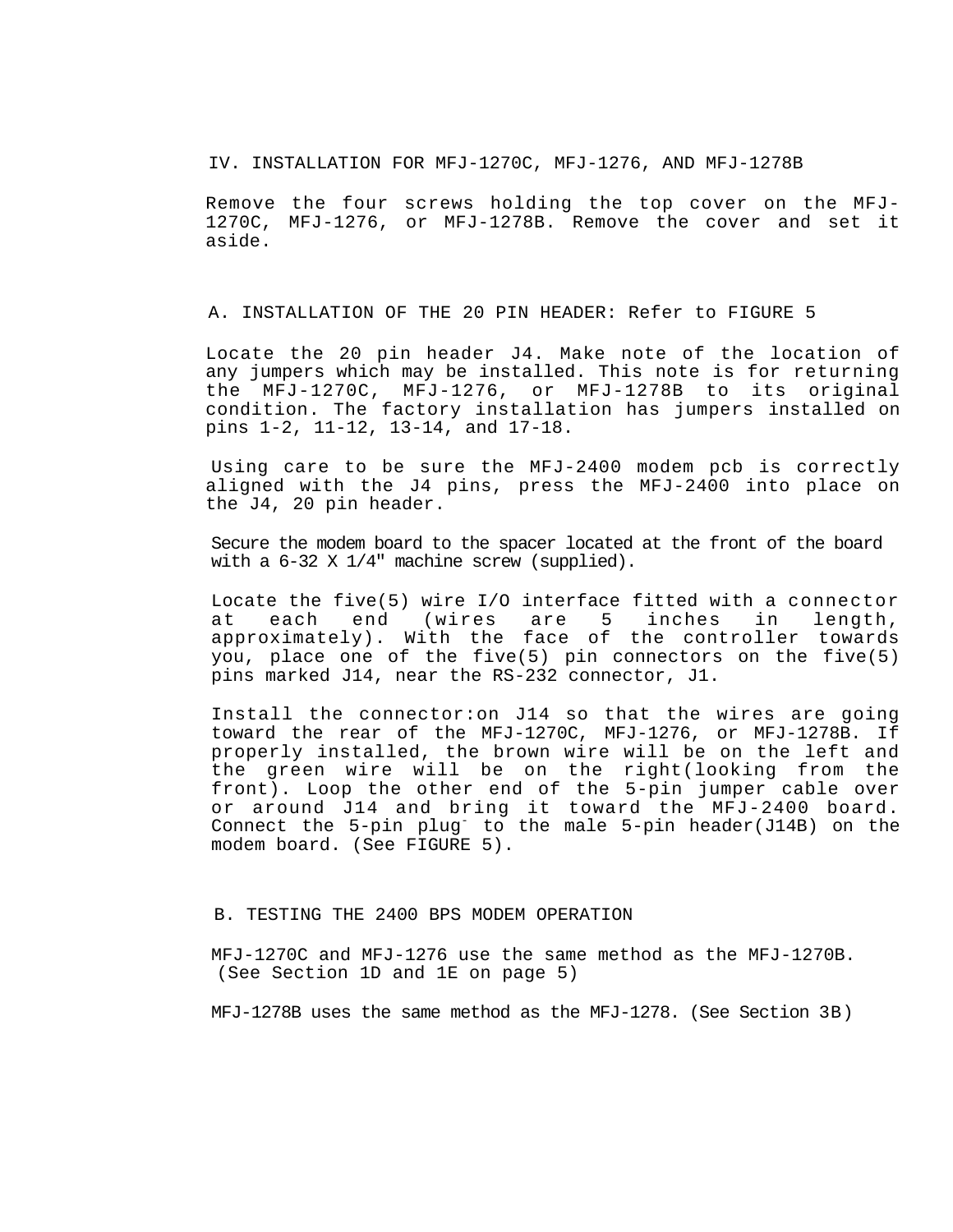#### MFJ-2400 Modem Operation

With the 2400 modem installed, your MFJ-1278 is capable of operating 300, 1200 or 2400 baud packet. 300 baud and 1200 baud packets are not affected by the installation of the 2400 modem.

The addition of the 2400 modem feature will in no way require any internal modification to your transceiver.

# A. 2400 Packet Operation Setup

All default parameters set for 1200 packet operation can be used for the 2400 operation. 2400 operation needs no unusual setup or parameter changes. There are however, some changes that can be made later to the MFJ-1278 parameters which will enable you to improve the throughput performance of the 2400 operation. The "honing" of the parameters may not seem like much, but we have found that at 2400, the TNC seems ti be more responsive to the TXDELAY, DWAIT, RESPONSE and SLOTTIMES. When using direct connects and good paths, the MAXFRAME and PACLEN commands can be increased to allow larger packets to be moved during each transmission. When returning to the active thru-put frequencies, these two commands should be reduced to their original settings. You may find that if you were using a TXD of 50, then a TXD of 40 will now perform better. The DWAIT can be shortened or lengthened to suit the AGC recovery time of your radio. For instance, if you have been running the DWAIT of 16, it may now perform better at DWAIT of 12 or even 10. The FRACK will appear to exercise more at 2400.

2400 really shows its place in the packet world when used to pass large ASCII, BINARY and PICTURE files. It is always good to use clear frequency and/or use direct connects to the target station rather than going thru a node or digipeater. The reason is obvious. There are few 2400 nodes at the present time. However, it should be pointed out that implementation of a 2400 node is just as easy as building and using a 1200 node.

#### Receive Audio Setting

The MFJ 2400 modem employs automatic gain control (AGC) for its receive audio. The receive audio level is pre-set for proper 2400 operation; no adjustment is necessary in most cases. If you set the receive audio of your radio properly for 1200 operation, then it will be suitable for the 2400 operation also. No adjustment for the receiver audio on the 2400 modem board is needed.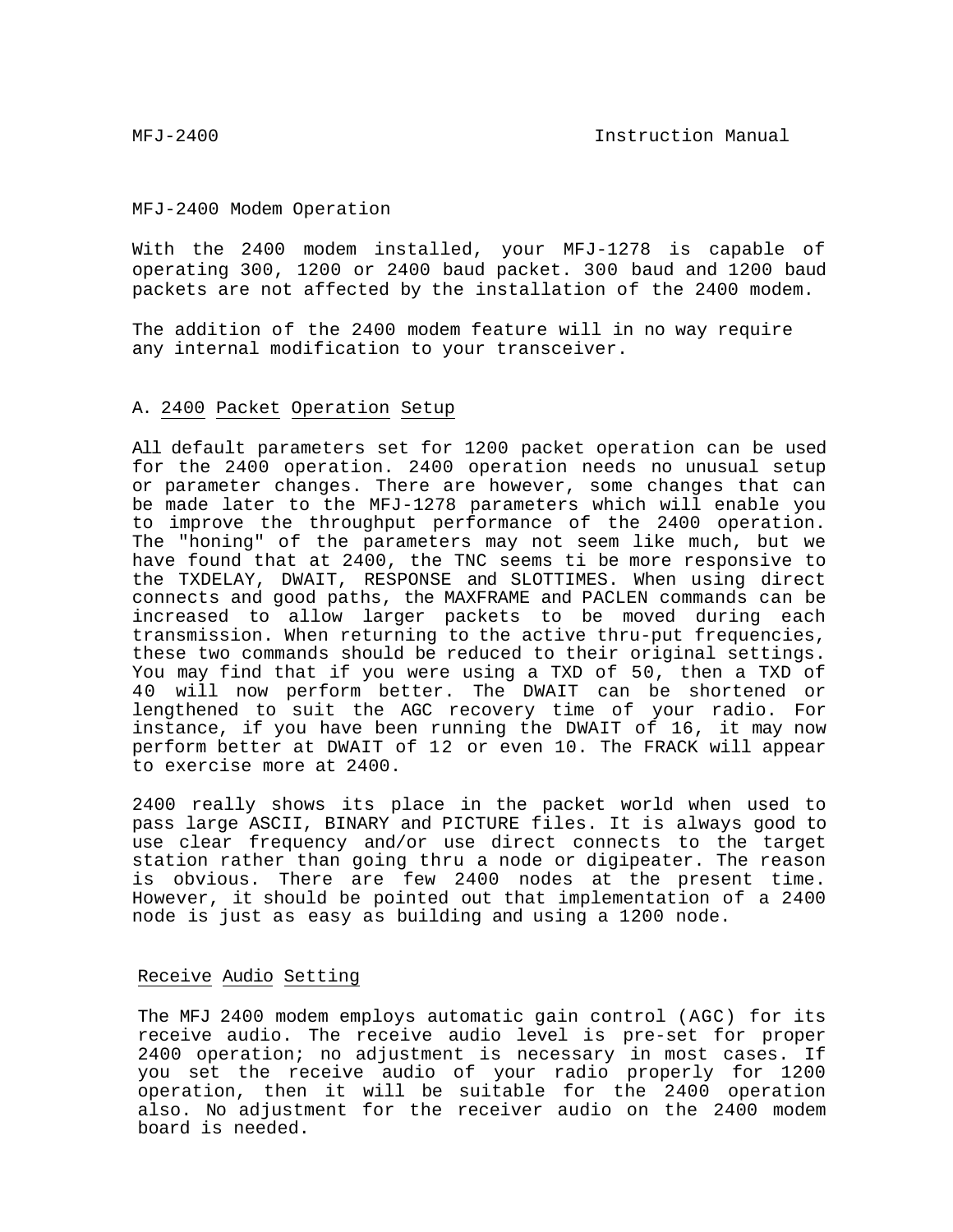# Transmit Audio Setting

Transmit audio on the MFJ-2400 board is set by the CN 6 header and R38 trim pot. The shorting jumper on CN 6 header sets range in which R38 can be adjusted. CN 6 header preset the transmit audio as follows:

Jumper position Transmit Audio Range (no load) none 50 mV - 60 mV P-P 1 & 2 (default) 100 mV - 200 mV P-P 2& 3 250 mV - 3 V P-P

MFJ-2400 is factory set for CN 6 to have jumper on positions 1 & 2. This gives the MFJ-2400 a transmit audio range of approximately between 100 mV to 200 mV peak-to-peak under no load condition. This audio transmit level should be compatible for most radios. If necessary, you may adjust R38 on the modem board for the transmit audio level that matches the level of the 1200 modem on the mother board.

CAUTION: FOR MFJ-1278 WITH REV. 9 MOTHER BOARD ONLY

- 1. If you have the MFJ-1278 Rev. 9 mother board, once the 1200 and the 2400 transmit audio are set to the same level, you may adjust the audio level going into your radio by using the "Transmit Audio" controls on the left side of the MFJ-1278. Note that these controls set the transmit audio levels for all the operation modes including 2400 packet operation.
- 2. If you experience difficulty in 1200 operation after installing the 2400 modem board, it may be due to excessive transmit audio level on the 1200 modem on the mother board. The problem can be rectified by increasing the value of R56 of the MFJ-1278 mother board. Typically a 24K ohm resistor to replace R56 will provide adequate audio level that will allow both 1200 and 2400 to function properly.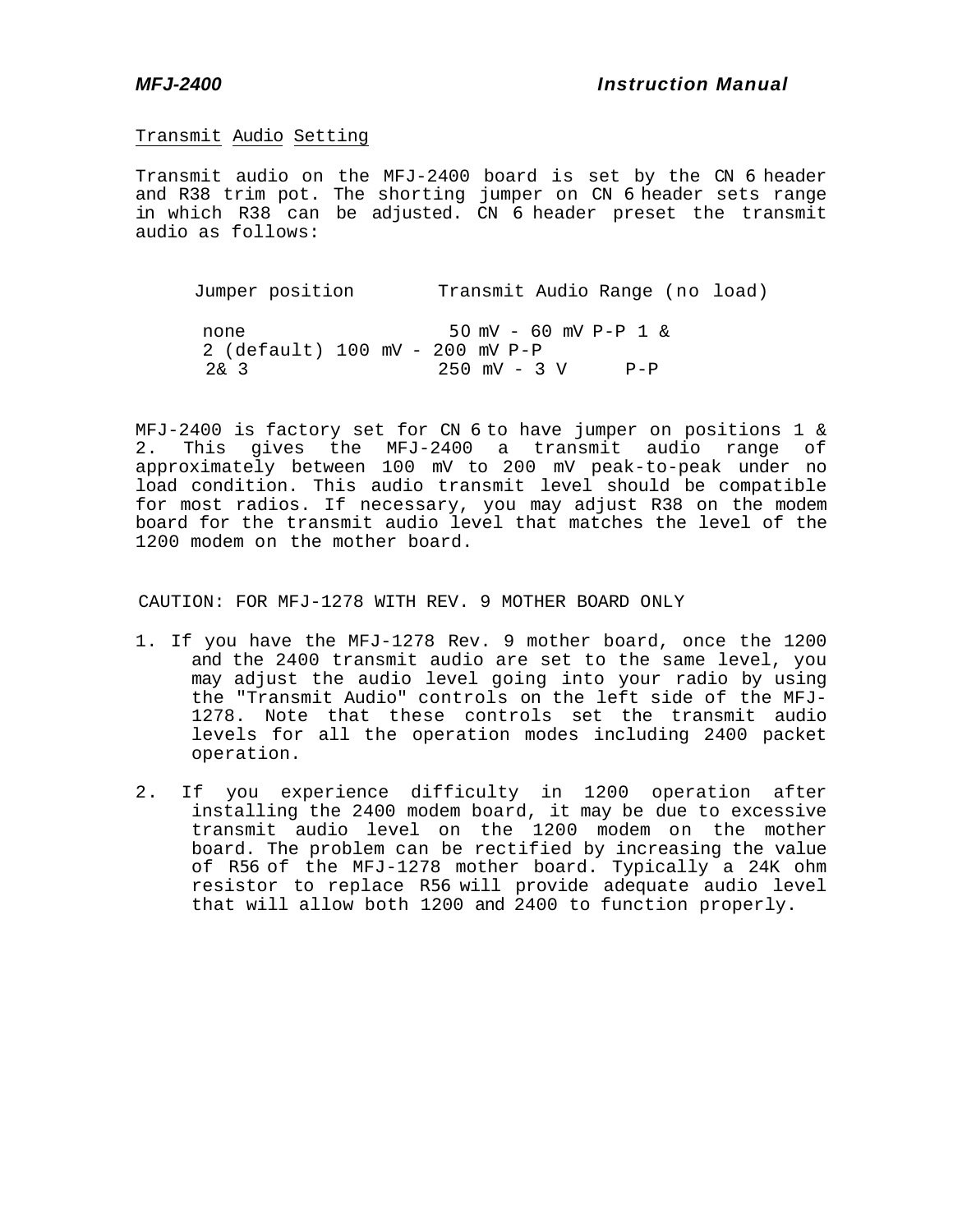